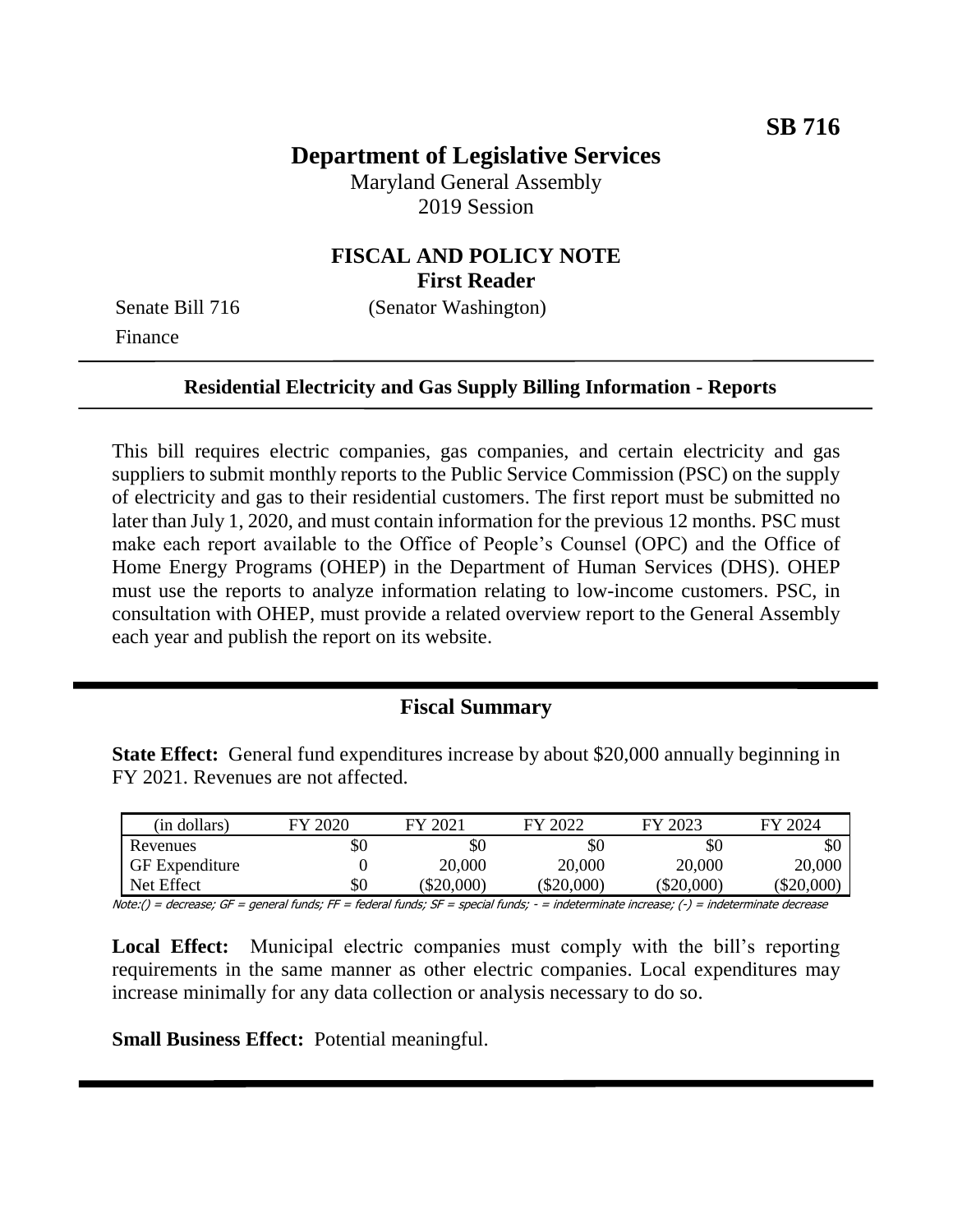# **Analysis**

**Bill Summary:** Each monthly report must contain specified information, organized by category. For electricity or gas supplied by an electric or gas supplier, broken down by supplier, the report must contain:

- each unique rate that is charged to one or more residential customers by the supplier;
- the total kilowatt-hours or therms billed for each unique rate;
- the total dollar amount billed for each rate class:
- the total number of customers billed for each rate class;
- the number of customers who pay variable rates for service; and
- the fluctuation in each variable rate and whether the fluctuation increases and decreases according to market rates.

For standard offer service (SOS) or utility procured gas, the report must contain:

- the total kilowatt-hours billed or therms;
- the total dollar amount billed; and
- the total number of accounts billed.

The information in each report must be organized by the following categories:

- all customers other than low-income customers:
- all low-income customers; and
- low-income customers that receive benefits through OHEP.

**Current Law/Background:** The Electric Customer Choice and Competition Act of 1999 facilitated the restructuring of the electric utility industry in Maryland. The resulting system of customer choice allows the customer to purchase electricity from a competitive supplier or to continue receiving electricity under SOS. Default SOS electric service is provided by a customer's *electric company* (*e.g.*, Baltimore Gas and Electric Company or Pepco). Competitive electric supply is provided by competitive *electricity suppliers*. In either case, the electric company delivers the electricity and recovers the costs for delivery through distribution rates. Gas supply and delivery are similarly restructured, with gas suppliers and gas companies.

### *Energy Assistance and Competitive Retail Supply*

A recent [report](http://www.opc.state.md.us/Portals/0/Hot%20Topics/Maryland%20Electric%20and%20Gas%20Residential%20Supply%20Report%20November%202018.pdf) on the competitive retail electricity market in Maryland conducted on behalf of OPC included a finding that energy assistance funds for low-income customers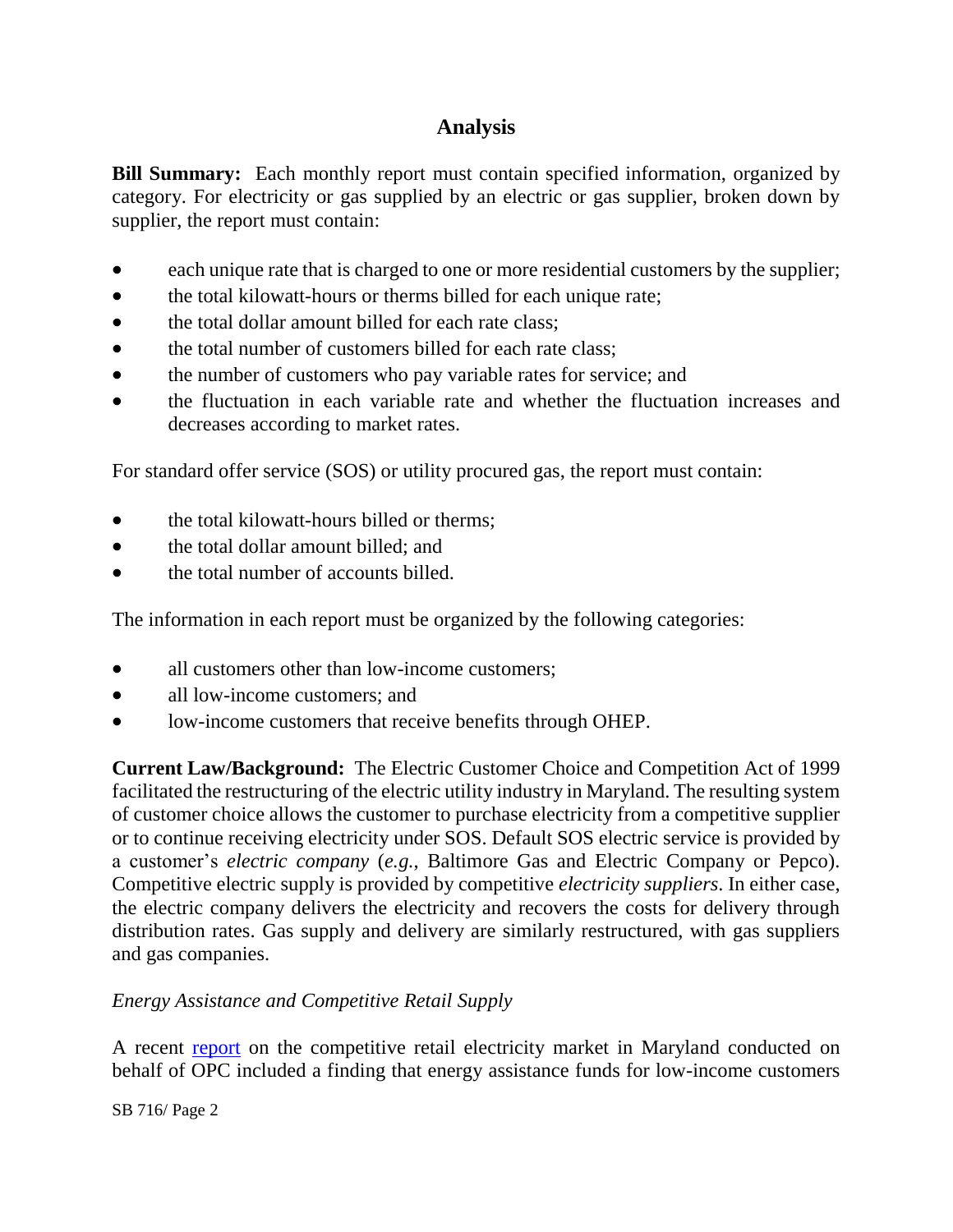may be inefficiently used if benefits are paid to cover higher priced supply costs. However, the report found that additional information is needed, including much of the information specified in the bill.

#### *Energy Assistance*

OHEP administers two energy assistance programs for residential customers using local administering agencies, including local departments of social services, in each county and Baltimore City. These programs are (1) the Maryland Energy Assistance Program, funded by the federal Low-Income Home Energy Assistance Program, which provides bill payment assistance, crisis assistance, and furnace repair/replacement for a variety of heating sources and (2) the Electric Universal Service Program, funded from a ratepayer surcharge and an allocation of revenue from the Regional Greenhouse Gas Initiative carbon dioxide emission allowance auctions, which provides both bill payment and arrearage assistance to electric customers.

**State Expenditures:** DHS advises that OHEP does not have the relevant staff expertise to analyze data as required under the bill. The deadline for the first data report due to PSC, which must then share the data with OHEP to be analyzed in preparation for an annual report to the General Assembly, is July 1, 2020. Based on this timing, general fund expenditures for DHS/OHEP increase by about \$20,000 annually beginning in fiscal 2021. PSC can generally analyze data and report annually to the General Assembly using existing budgeted resources.

**Small Business Effect:** Generally, electricity and gas suppliers bill directly through electric or gas companies. To the extent that a particular supplier does not, and is a small business, the supplier must comply with the bill's monthly reporting requirements.

## **Additional Information**

**Prior Introductions:** None.

**Cross File:** None.

**Information Source(s):** Department of Human Services; Public Service Commission; Department of Legislative Services